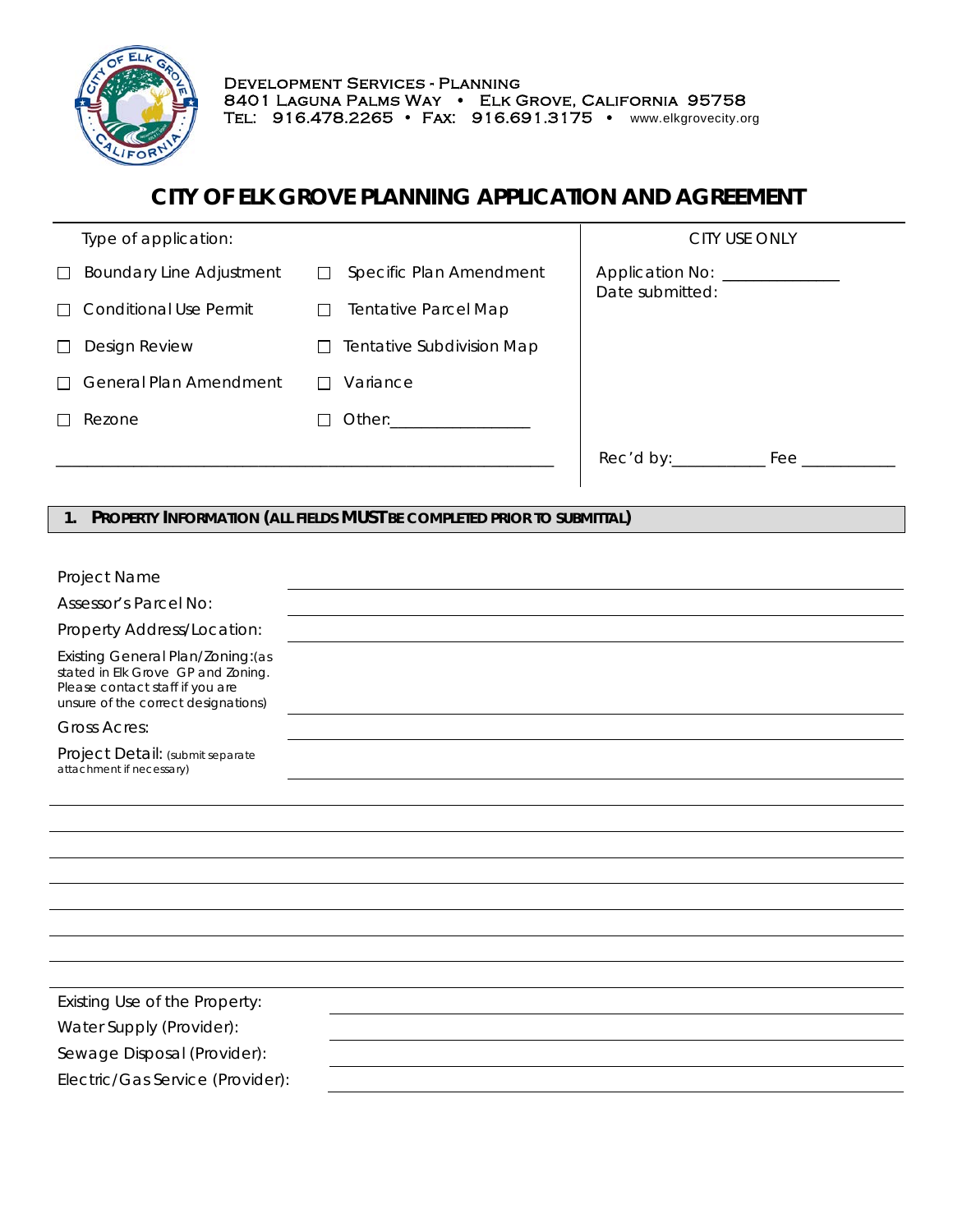#### **2. CONTACT INFORMATION**

Please supply the name, address, and phone of the following individuals associated with this application.

### *The applicant and property owner are considered jointly and severally liable for all project expenses. Please check the box indicating which address invoices should be sent to include full legal names for all parties.*

| Legal Property Owner <sup>1</sup> : |            | Applicant:              |
|-------------------------------------|------------|-------------------------|
|                                     | Name:      |                         |
|                                     | Contact:   |                         |
|                                     | Address:   |                         |
|                                     | City, Zip: |                         |
|                                     | Phone:     |                         |
|                                     | Fax:       |                         |
|                                     | E-mail:    |                         |
| <b>Agent for Property Owner:</b>    |            | Other:_________________ |
|                                     | Name:      |                         |
|                                     | Contact:   |                         |
|                                     | Address:   |                         |
|                                     | City, Zip: |                         |
|                                     | Phone:     |                         |
|                                     | Fax:       |                         |
|                                     | E-mail     |                         |
|                                     |            |                         |

**Note: All Property Owners must be listed. If additional space is needed, attach sheet(s). If more than one Property Owner, all Property Owners must sign this application or provide the City with a letter stating that the signing party is authorized to sign on their behalf.**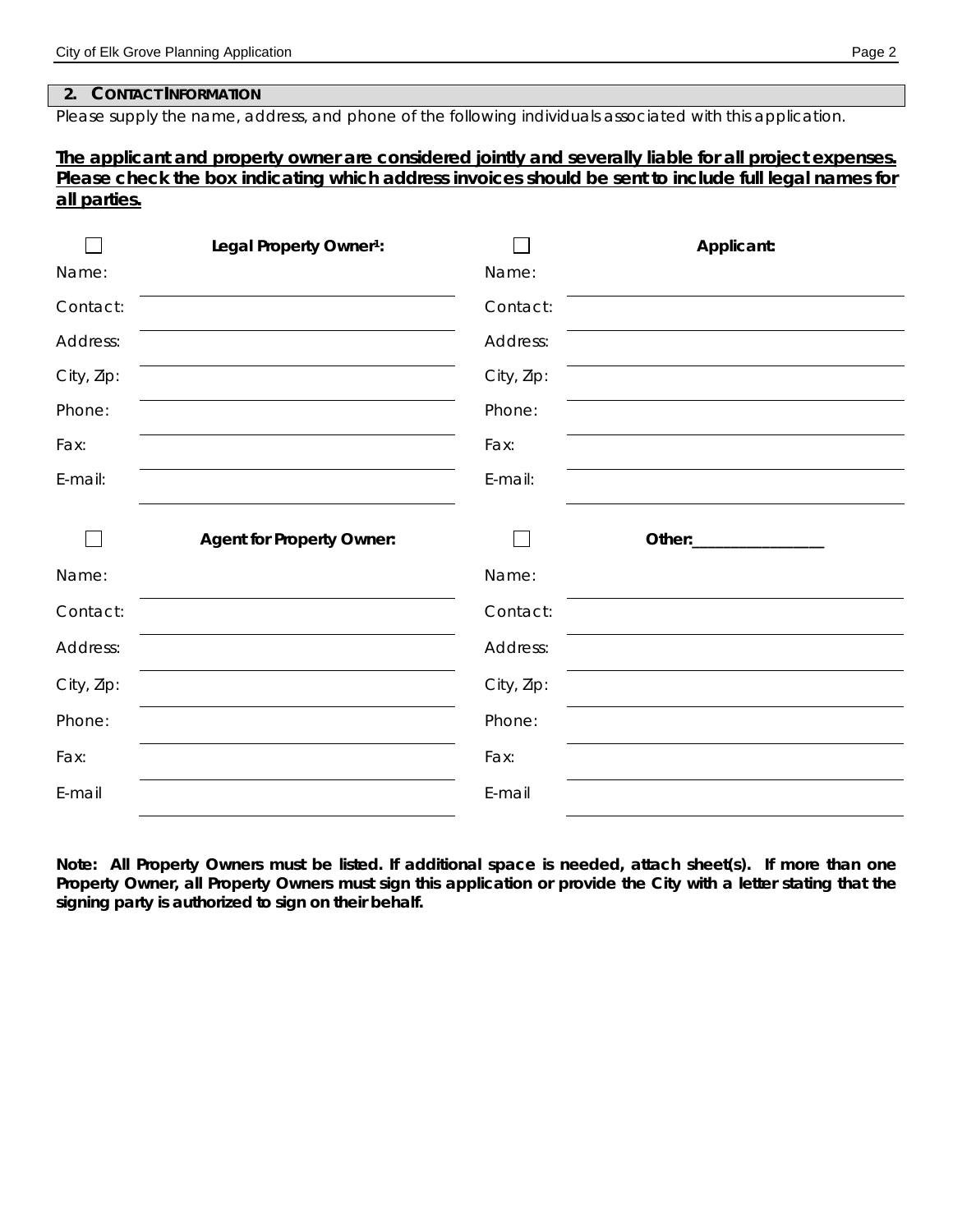#### **3. INTERDEPARTMENTAL MEETING ACKNOWLEDGEMENT**

I/We herby acknowledge that the Planning Division may coordinate one or more interdepartmental meeting(s) to provide an opportunity to discuss the proposed conditions of approval and resolve any issues, concerns and/or make modifications to the proposed conditions. I/We have the option to decline attendance of the meeting in writing and understand that I/We may not be given the opportunity to request modifications to the conditions of approval once the project has been scheduled for a public hearing. I/We understand that if a request is made to modify or add a condition(s) of approval once a public hearing is scheduled, the project may be continued to a future hearing date.

#### **4. HAZARDOUS WASTE AFFIDAVIT**

Government Code Section 65962.5 requires each applicant for any development project to consult the State Hazardous Waste and Substance Sites List. Based on this list (available from the Planning Division of the Community Development Department) the applicant is required to submit a signed statement to the City of Elk Grove indicating whether the project is located on a site which is included on the list before the City accepts the application as complete. If the project site is listed by the State as a hazardous waste or substance site, the applicant must fully describe the nature of the attached hazard and potential impacts in the Initial Study, Part I.

I/We have been informed by the City of Elk Grove of my responsibilities pursuant to Section 65962.5 to notify the City as to whether the site for which a development application that has been submitted is located within an area which has been listed as the location of a Hazardous Waste or substance Site by the Office of Planning and Research, State of California.

 $\Box$  The project site is located in an area listed as a Hazardous Waste or Substance Site.

 $\Box$  The project site is not in an area listed as a Hazardous Waste or Substance Site.

I/We declare under penalty of perjury of the laws of the State of California that the foregoing is true and correct.

#### **5. COMMUNITY ENGAGEMENT STATEMENT**

The City of Elk Grove encourages applicants to involve the community at all stages of the development process. Applicants are encouraged to notify and engage the community at the time of, or prior to, submitting an application for entitlement, as well as throughout the process. Community engagement includes, but is not limited to, community meetings and public workshops to encourage citizens to provide meaningful input. Please report any community engagement efforts to staff in writing, as these efforts will be reported to the Planning Commission and/or City Council as appropriate. The City may, at its discretion, schedule and hold a community engagement meeting at the applicant's expense. *I/We have read and understand the above statement regarding Community Engagement.*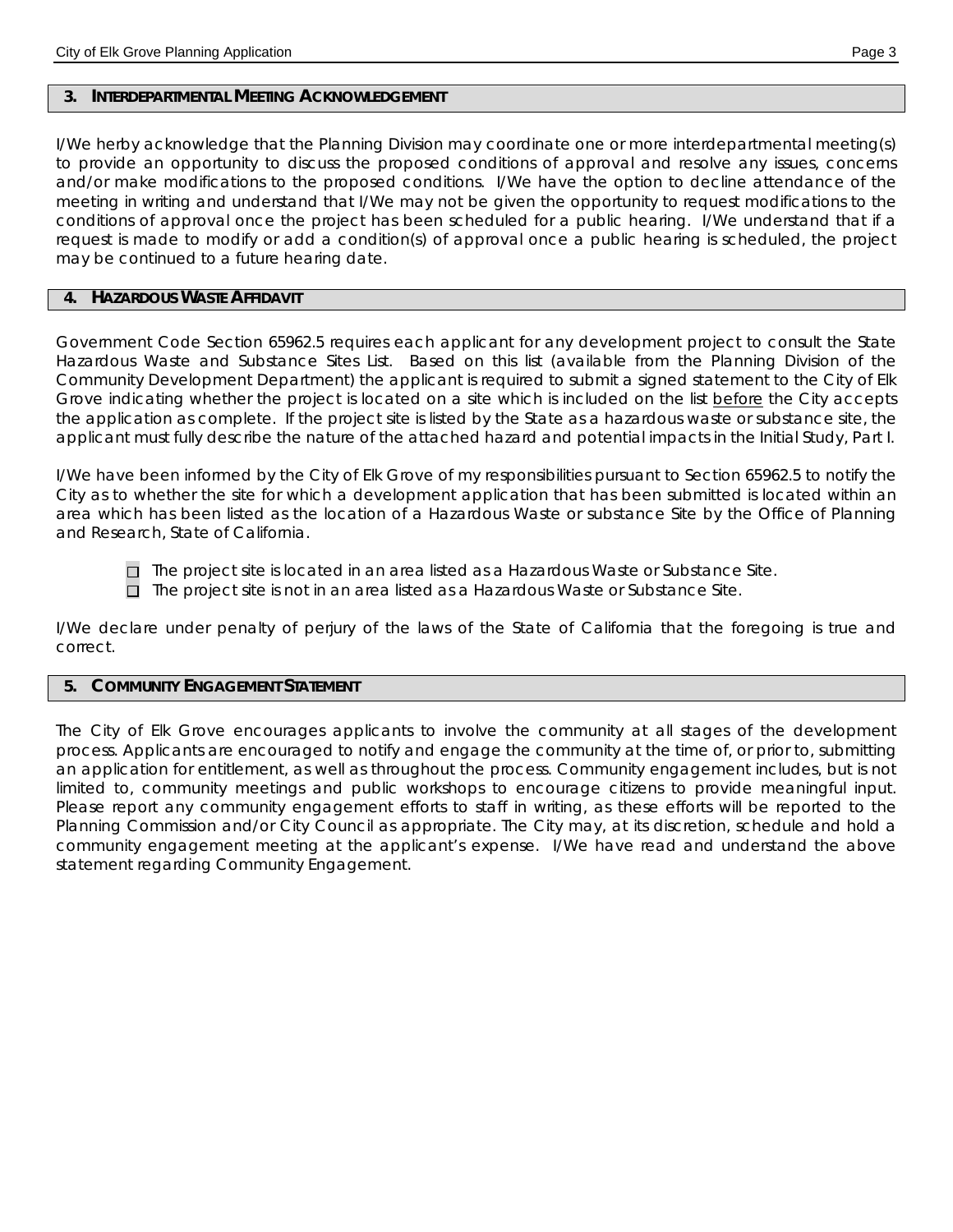#### **6. ONSITE PROJECT NOTICING**

The City of Elk Grove requires applicants to participate in the City's Onsite Project Noticing Sign Program, which involves posting signage on properties with pending development applications as a way to promote and foster community involvement in the Planning process. Participation in the program is mandatory for qualifying projects as identified in EGMC §23.14.040.B (project application noticing on site) and requires both Applicant and Property Owner consent to authorize the City and its representatives to enter the subject property described herein to post, maintain, and remove one (1) publicly visible sign, unless more are determined to be required by the Planning Director. The City or its representatives may enter the property to post the sign(s) only after providing ten (10) days notice of such intent to Applicant or Property Owner. The size and placement of the posted sign(s) shall be in accordance with the City's Onsite Project Noticing Sign Program. The posted sign(s) shall be allowed to remain on the subject property until the Project receives final approval or disapproval, or the Application is withdrawn. The City or its representatives shall remove the sign(s) within thirty (30) days of date of final approval or disapproval, or from the date the Application is withdrawn.

*I/We have read and understand the above statement and agree to participate in the City's Onsite Project Noticing Program. I/We further consent to the City's, its employees and contractors entry onto the subject property for purposes of posting, maintaining, or removing the sign in accordance with this section. I/We further agree to indemnify and hold harmless from and against any claim for damages resulting from the City's entry upon the property, except for those claims arising out of the City's sole negligence or willful misconduct.*

#### **7. PROCESSING FEE AGREEMENT**

The Property Owner and Applicant agree to pay City all fees incurred by City in connection with this application. The Property Owner and Applicant shall be jointly and severally liable to City for all project expenses.

I (We) acknowledge and agree that the Fees (hereinafter "Funds") paid herewith may not be adequate to fully reimburse the City for costs incurred in connection with the Application Process, and that periodically, as the need arises, Applicant(s)/Property Owner(s) may be called upon to make further deposit of Funds. Applicant(s)/Property Owner(s)agrees that there shall always remain on deposit with the City sufficient Funds to cover the anticipated costs to be incurred with the Application Process for a period of thirty (30) business days. In the event, for any reason, a City request for further deposit of Funds from Applicant(s)/Property Owner(s) is not fully satisfied, within thirty (30) business days the City may, in its sole discretion, cease processing of this application and the related project, and may record the failure to make the requested deposit of Funds as the Applicant(s)/Property Owner(s)' request to cease processing the application. In addition, should the Funds on deposit ever fall below an amount, estimated by the City in its sole discretion, sufficient to cover the anticipated costs to be incurred in the Application Process for a period of thirty (30) business days, the City may cease processing of the application and cancel same, and may record the lack of Funds as the Applicant(s)/Property Owner(s)' request to cease processing the application. The advance of Funds shall not be dependent upon the City's approval or disapproval of the Applicant(s)/Property Owner(s)' application, or upon the result of any action, and shall in no way influence the Project. Neither Applicant(s)/Property Owner(s) nor any other person providing funding for the Project shall, as a result of such funding, have any expectation as to the results of the Application Process or the selection of an alternative favorable to or benefiting Applicant(s)/Property Owner(s). Notwithstanding the foregoing, should City continue processing the application and the related project even though the deposit on hand is insufficient to cover all fees, Applicant and Property Owner shall remain fully liable to city for all fees and costs incurred. Any outstanding invoices are considered to be the responsibility of the Applicant(s) and Property Owner(s). By signing below, Applicant and Property Owner agree to the terms set forth herein, including the provisions holding each jointly and several liability.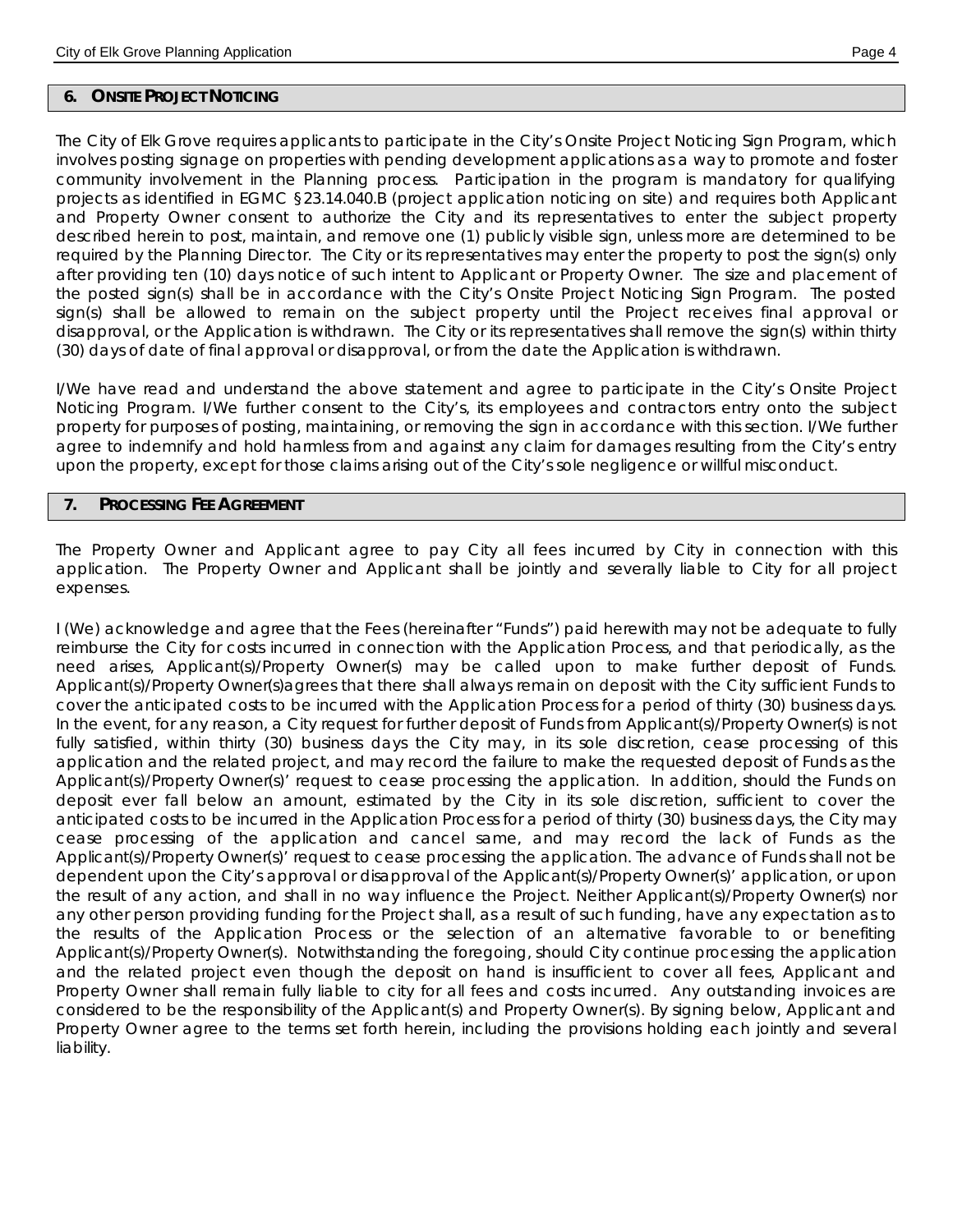### **8. AGREEMENT AND REPRESENTATIONS OF APPLICANT AND PROPERTY OWNER**

- 1 The foregoing provisions are hereby incorporated into this agreement by reference as though set forth in full herein.
- 2 Applicant and Property Owner acknowledge and agree that by making this application, and under the authority of Government Code Section 65105, that in the performance of their functions, City staff may enter upon the subject property and make examinations and surveys, provided that the entries, examinations and surveys do not unreasonably interfere with the use of the land by those persons lawfully entitled to the possession thereof.
- 3 Property Owner(s) certify under penalty of perjury that I/We am/are the legal owner(s) (all individual owners must sign as they appear on the deed to the land), Corporate Officer(s) empowered to sign for the corporation, Owner's Legal Agent having power of Attorney (a notarized Power of Attorney document must accompany this application), or the owner's authorized representative (include a notarized consent form from the owner).
- 4 Applicant and Property Owner(s) acknowledge and agree that I/We have included all of the required items and understand that missing items may result in delaying the processing of my application. I/We further acknowledge and agree that by signing this document I/We accept the posting of public notices regarding the proposed project at the project site, as provided for in paragraph 5, and agree to pay all related costs.
- 5 Applicant and Property Owner(s) agree to defend, indemnify and hold harmless the City of Elk Grove ("City") and its agents, officers, consultants, independent contractors and employees ("City's Agents") from any and all claims, actions or proceedings against the City or the City's Agents to attack, set aside, void, or annul an approval by the City, or the City's Agents concerning the Project (collectively "Claim"). The City shall promptly notify the Applicant of any Claim and the City shall cooperate fully in the defense. Nothing in this paragraph shall obligate the City to defend any Claim and the City shall not be required to pay or perform any settlement arising from any such Claim not defended by the City, unless the settlement is approved in writing by the City. Nothing contained in this paragraph shall prohibit the City from independently defending any Claim, and if the City does decide to independently defend a Claim, the City shall bear its own attorney's fees, expenses of litigation and costs for that independent defense, unless such independent defense arises from Applicant's failure to defend City, in which case Applicant shall reimburse City for costs and fee incurred for such defense. The Applicant may agree to reimburse the City for attorney's fees, expenses of litigation and costs for that independent defense. Should the City decide to independently defend any Claim, the Applicant(s) shall not be required to pay or perform any settlement arising from any such Claim unless the settlement is approved by the Applicant.
- 6 Applicant and Property Owner(s) acknowledges and agrees that as of July 1, 2008, the City will not notice this project for public hearing and/or consider the project if the project does not have a positive fund balance. Additionally the Applicant is waiving their ability to be heard by the Planning Commission in an expeditious manner by having a past due account.
- 7 Applicant and Property Owner(s) acknowledges and agrees that this application sets forth all covenants, promises, conditions and understandings between the parties regarding the advance of Funds and the uses thereof, and there are no promises, conditions or understandings either oral or in writing between the parties other than as set forth herein. No contemporary or subsequent alteration, amendment, change or addition to this application form shall be binding upon the City unless reduced to writing and signed by the City Manager or his/her designee. No course of conduct shall be binding upon the City and waiver of one or more provisions or violations shall not be construed as a course of conduct to be relied upon and may not be the basis for any expectation of future waiver or estoppel.
- 8 No employee, agent, independent contractor or other representative of the City, other than the City Manager or the City Council, has the authority to alter the terms or effect of this application and Applicant(s) acknowledge and agree that it/they have not relied upon any promises, representations, conditions or understandings other than those set forth in this application.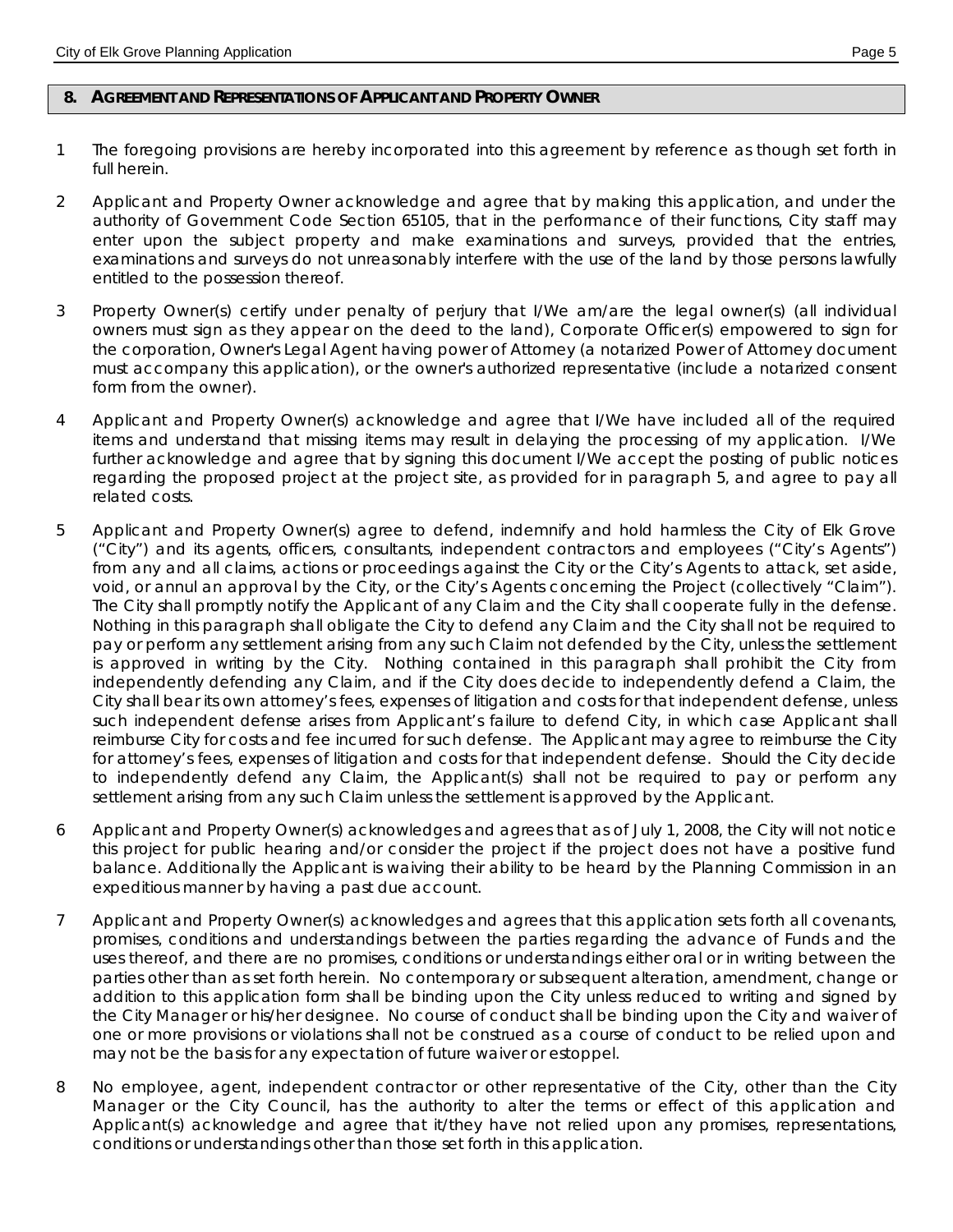- 9 This Application shall be a public record.
- 10 This Application is made under, and shall in all respects be interpreted, enforced, and governed by, the laws of the State of California. In the event of a dispute concerning the terms of this Application, the venue for any legal action shall be with the appropriate court in the County of Sacramento, State of California. Should legal proceedings of any type arise out of this Agreement, the prevailing party shall be entitled to costs, attorney's fees, and legal expenses, including but not limited to expert fees and costs.
- 11 Applicant(s) and Property Owner(s) agree to notify the City in writing immediately when the subject property is sold, transferred, conveyed, foreclosed upon, or otherwise assigned to any party that is not a signatory to this Agreement. Applicant and Property Owner shall remain fully liable to City for all provisions of this Agreement until such time as notice is received by City. Upon such notice, City may immediately cease all work until a new application is accepted by City.

*This application is not complete, and processing of this application may not begin, until all initials and signatures are provided.*

By signing below, the parties hereto agree that the information provided herein is true and correct, and hereby agree to the terms set forth herein.

IT IS SO AGREED:

Applicant Signature **Date** Date

Name (Print)

| <b>Property Owner Signature</b> | Date |
|---------------------------------|------|
|---------------------------------|------|

Name (print)

(Attach additional signature lines as may be needed for all applicants and property owners, as applicable)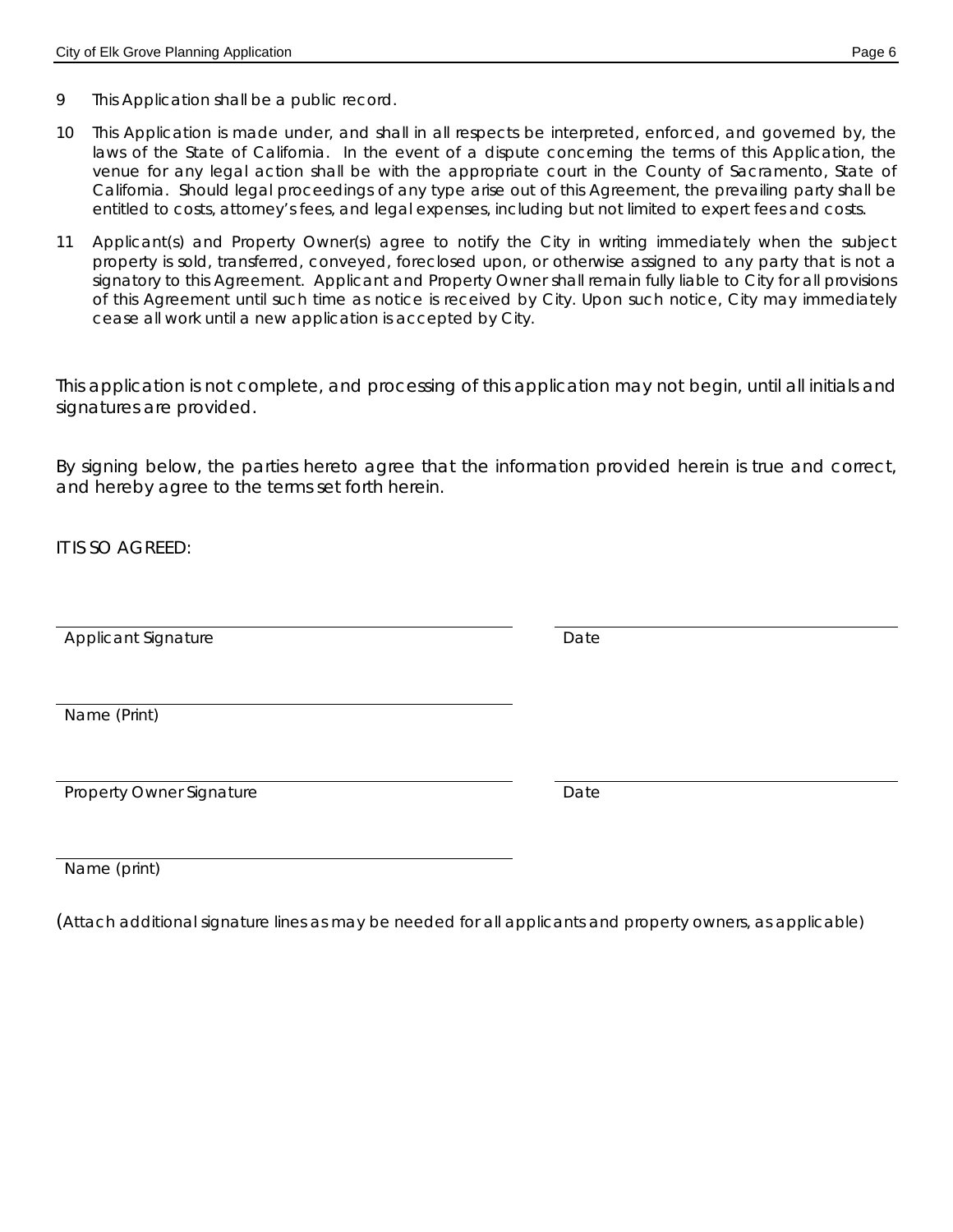#### **9. ENVIRONMENTAL ASSESSMENT QUESTIONNAIRE**

Please answer the following questions and return with your project application. Attach additional sheets as needed. All questions must be answered. Your answers will be used for preliminary environmental review of your project pursuant to CEQA. In order to fully assess the potential effects on the environment from the proposed project, additional information (such as a Phase 1 Environmental Assessment, Traffic Report, Biological Report, Noise Study, etc.) may be required.

- 1. On a separate sheet, describe the physical setting of the **project site** as it exists. Include information on topography, soils, vegetation, and wildlife. Also describe any existing structures and uses on the project site.
- 2. Describe the physical setting of the **surrounding properties** as it exists. Include information on topography, soils, vegetation, and wildlife. Also describe any existing structures and uses.
- 3. Would the implementation of your project result in the demolition of any existing buildings? If so, please indicate date of construction and type of material used. Yes **D**  $No$   $\Box$
- 4. Please describe any grading activities (cubic yards) and/or topographic changes needed to carry out your project (attach additional sheets if necessary).
- 5. Does the project include the removal any of native or non-native trees? If so, please indicate species, diameter at 4½ feet height, and number. Yes  $\Box$  $N_O$   $\Box$
- 6. Please indicate supplier of water/water facilities to the project site:
- 7. Please indicate supplier of wastewater service to the project site:
- 8. Please disclose any notices of intent to preserve mineral rights that have been recorded on the subject property pursuant to California Civil Code, section 883.230.